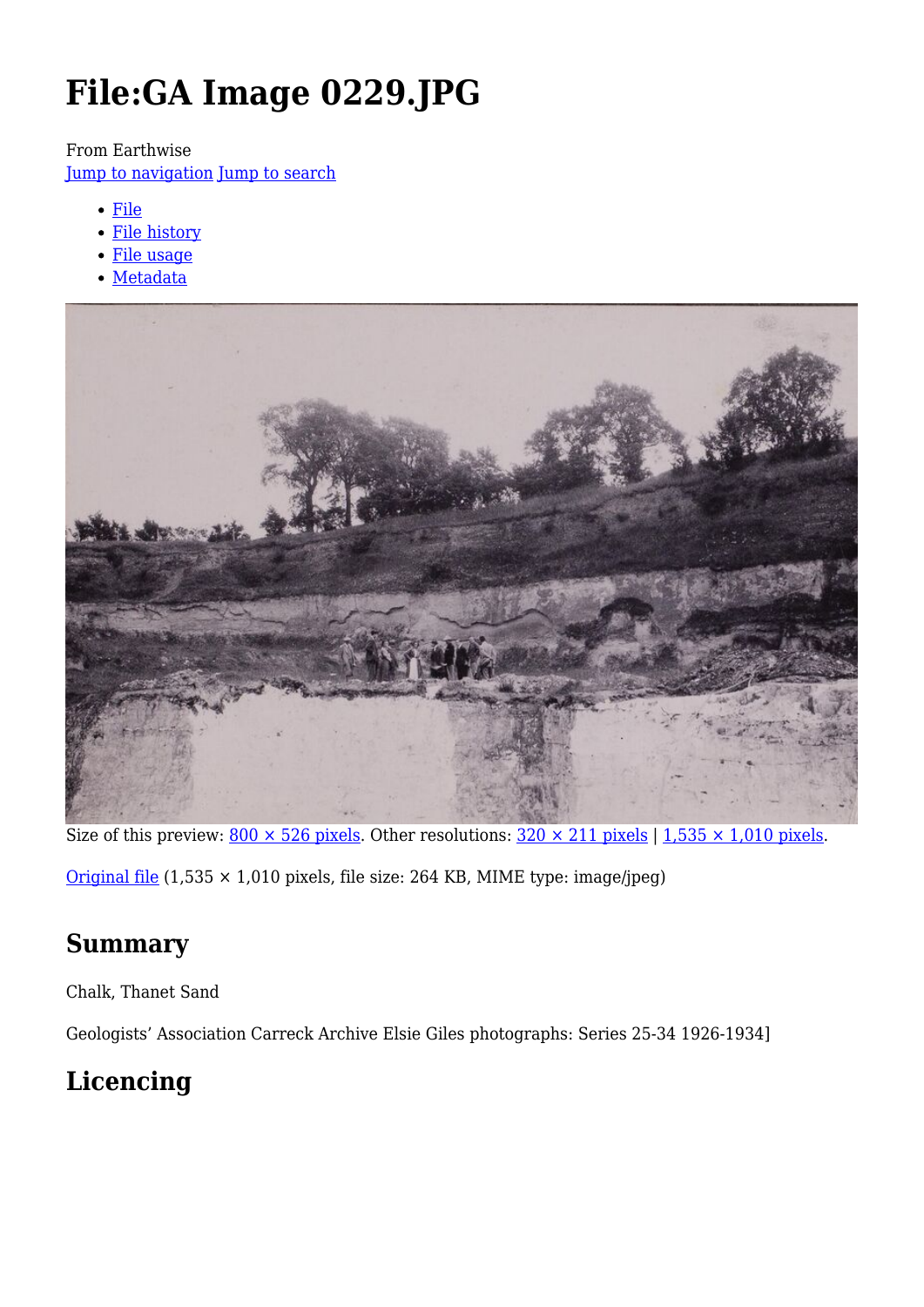Download of 1000 x 1000 pixel images is free for all non-commercial use - all we ask in return is for you to acknowledge BGS when using our images. Click our Terms and Conditions link below for information on acknowledgement text, and to find out about using our images commercially.

#### **Copyright**

The images featured on this site unless otherwise indicated are copyright material of the UK Research and Innovation (UKRI), of which the British Geological Survey is a component body. The British Geological Survey encourages the use of its material in promoting geological and environmental sciences. The images may be reproduced free of charge for any non-commercial use in any format or medium provided they are reproduced accurately and not used in a misleading or derogatory context. Where any images on this site are being republished or copied to others, the source of the material must be identified and the copyright status acknowledged. The permission to reproduce UKRI protected material does not extend to any images on this site which are identified as being the copyright of a third party. Authorisation to reproduce such material must be obtained from the copyright holders concerned.

#### **Non-commercial Use**

Use of the images downloaded from this site and reproduced digitally or otherwise may only be used for non-commercial purposes, which are:-

- Private study or research for a non-commercial purpose
- Education for teaching, preparation and examination purposes

When using the images please credit 'British Geological Survey' and include the catalogue reference ('P Number') of the item to allow others to access the original image or document. Noncommercial users of the images from this site are restricted to downloading no more than 30 images, without seeking further permission from [enquiries@bgs.ac.uk](mailto:enquiries@bgs.ac.uk)

#### **Commercial Use**

For commercial use of these images for which higher resolution images are available, individual permissions and/or licences arrangements should be agreed by contacting [enquiries@bgs.ac.uk](mailto:enquiries@bgs.ac.uk) Commercial use will include publications in books (including educational books), newspapers, journals, magazines, CDs and DVDs, etc, where a cover charge is applied; broadcasts on TV, film and theatre; and display in trade fairs, galleries, etc. If you are in doubt as to whether your intended use is commercial, please contact [enquiries@bgs.ac.uk](mailto:enquiries@bgs.ac.uk)

#### **Warranty**

Use of the images downloaded from this site is at the users own risk. UKRI gives no warranty as to the quality of the images or the medium on which they are provided or their suitability for any use. **Ordnance Survey topography**

Maps and diagrams in Earthwise use topography based on Ordnance Survey mapping. The National Grid and other Ordnance Survey data ©Crown Copyright and database rights 2015. Ordnance Survey Licence No. 100021290 EUL.

# **File history**

Click on a date/time to view the file as it appeared at that time.

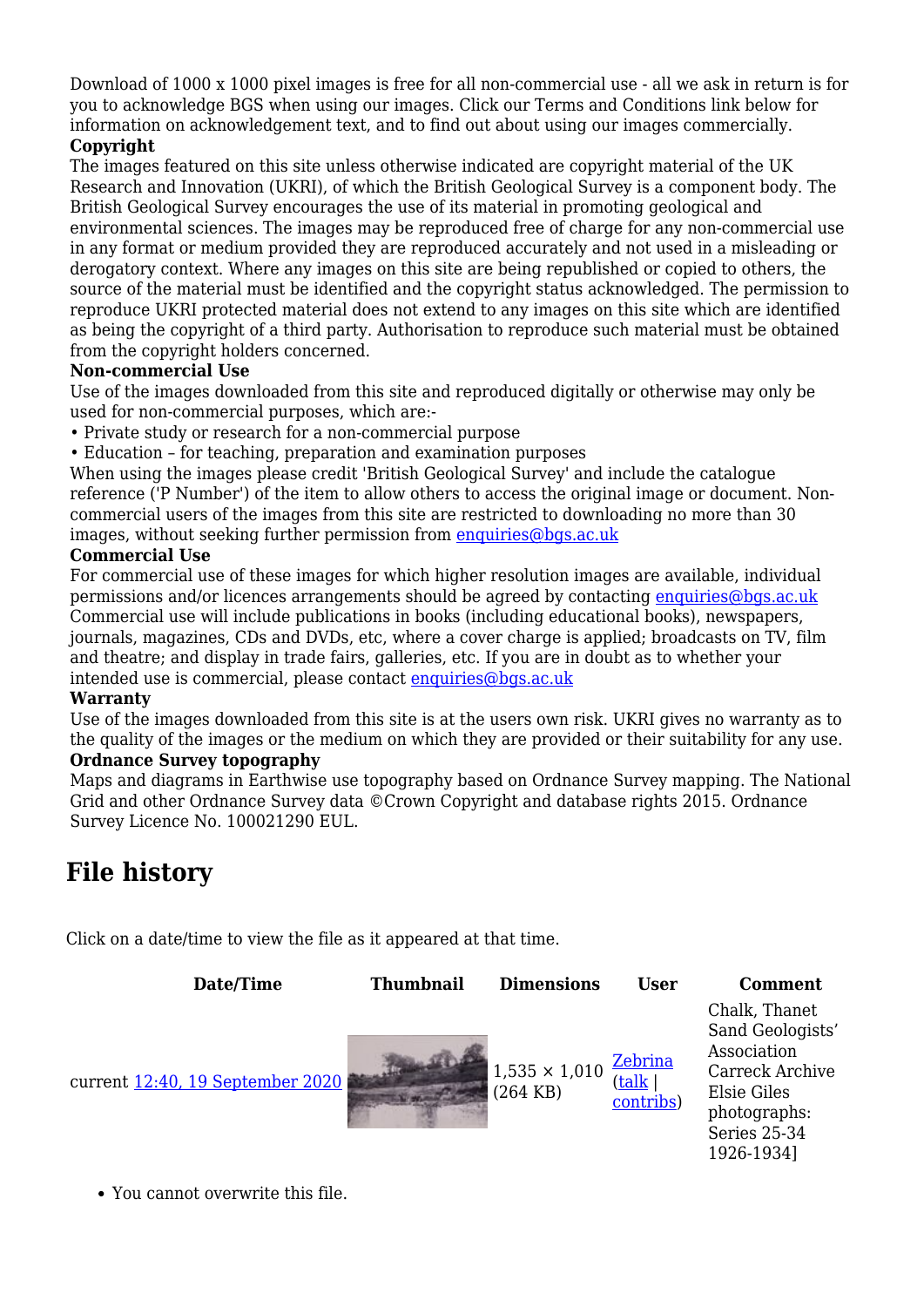# **File usage**

The following page links to this file:

[Elsie Giles photographs: Series 25-34. 1926–1934 - index, GA 'Carreck Archive'](http://earthwise.bgs.ac.uk/index.php/Elsie_Giles_photographs:_Series_25-34._1926%E2%80%931934_-_index,_GA_%27Carreck_Archive%27)

# **Metadata**

This file contains additional information, probably added from the digital camera or scanner used to create or digitise it.

If the file has been modified from its original state, some details may not fully reflect the modified file.

Author Bob **Date and time of data generation** 09:51, 18 September 2020 **Date and time of digitising** 09:51, 18 September 2020 **DateTimeOriginal subseconds** 21 **DateTimeDigitised subseconds** 21 Retrieved from ['http://earthwise.bgs.ac.uk/index.php?title=File:GA\\_Image\\_0229.JPG&oldid=50265](http://earthwise.bgs.ac.uk/index.php?title=File:GA_Image_0229.JPG&oldid=50265)' [Categories:](http://earthwise.bgs.ac.uk/index.php/Special:Categories)

- [License tags](http://earthwise.bgs.ac.uk/index.php/Category:License_tags)
- [Geologists' Association images](http://earthwise.bgs.ac.uk/index.php/Category:Geologists%27_Association_images)

# **Navigation menu**

### **Personal tools**

- Not logged in
- [Talk](http://earthwise.bgs.ac.uk/index.php/Special:MyTalk)
- [Contributions](http://earthwise.bgs.ac.uk/index.php/Special:MyContributions)
- [Log in](http://earthwise.bgs.ac.uk/index.php?title=Special:UserLogin&returnto=File%3AGA+Image+0229.JPG&returntoquery=action%3Dmpdf)
- [Request account](http://earthwise.bgs.ac.uk/index.php/Special:RequestAccount)

#### **Namespaces**

- [File](http://earthwise.bgs.ac.uk/index.php/File:GA_Image_0229.JPG)
- [Discussion](http://earthwise.bgs.ac.uk/index.php?title=File_talk:GA_Image_0229.JPG&action=edit&redlink=1)

 $\Box$ 

### **Variants**